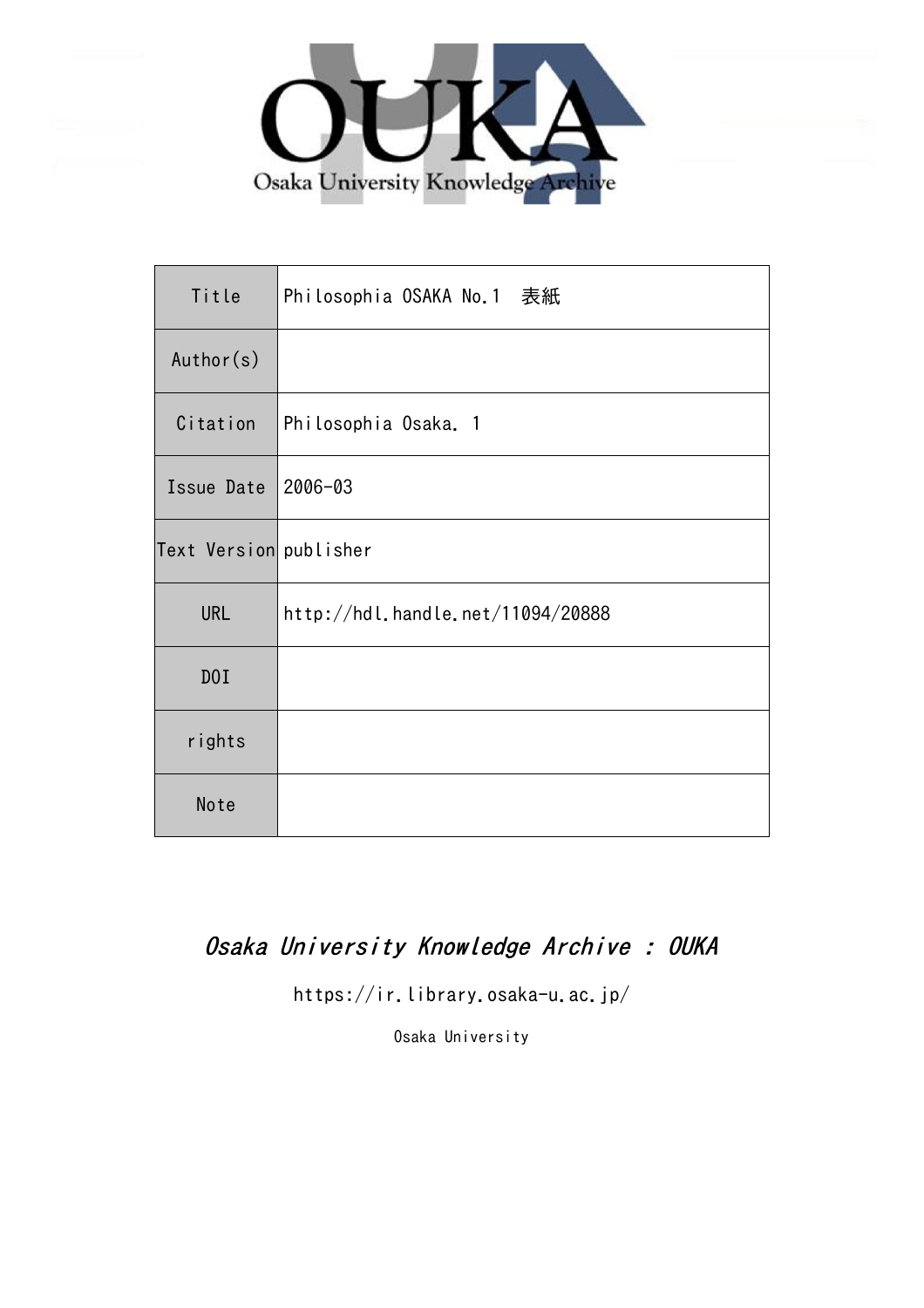## Philoso

# **philip**

### OS ANTE

No.1 2006

**OSAKA University**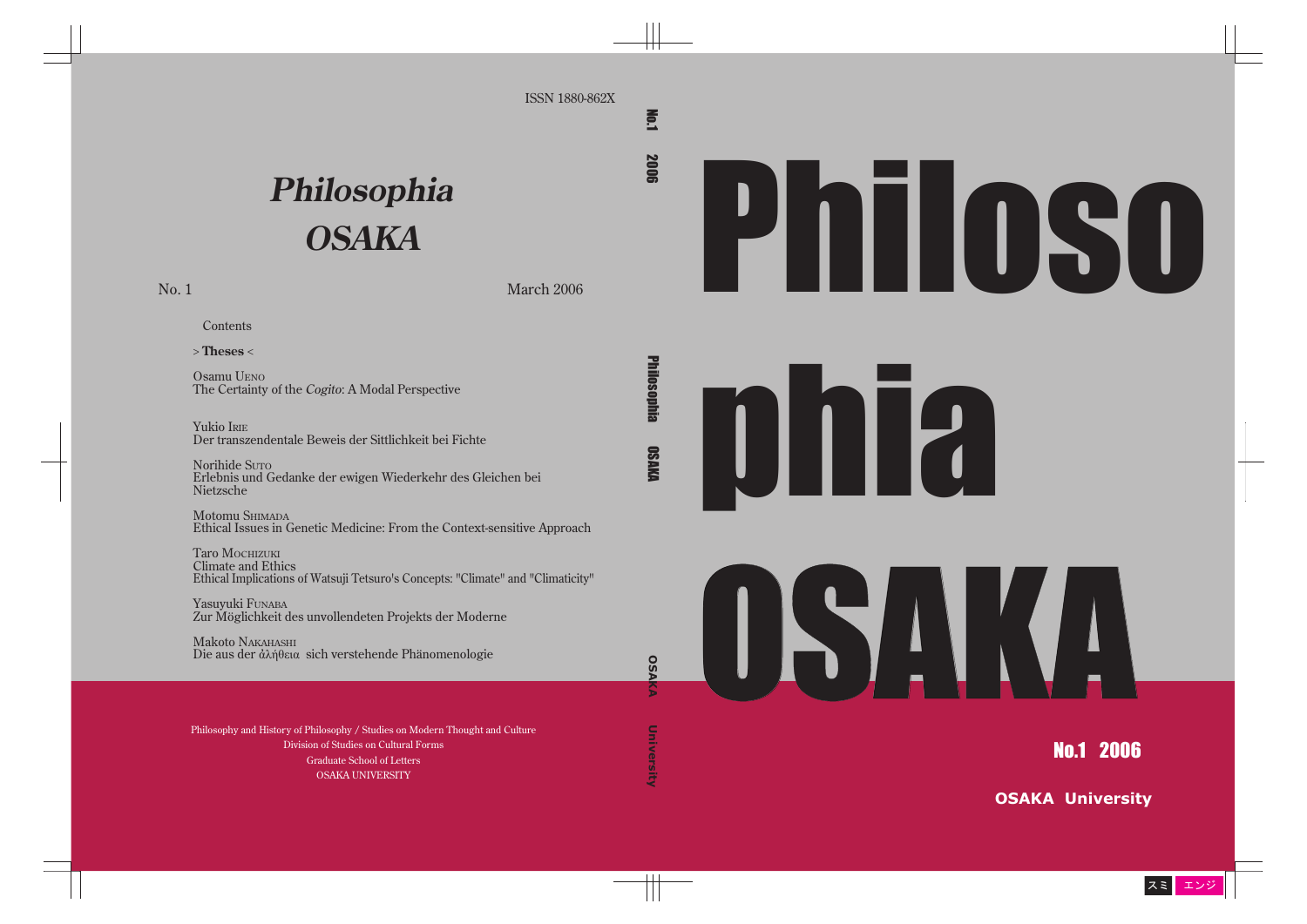### **Philosophia OSAKA**

No. 1

Edited by

Osamu UENO Yukio IRIE Norihide SUTO Yasuyuki FUNABA

*Philosophy and History of Philosophy / Studies on Modern Thought and Culture Division of Studies on Cultural Forms Graduate School of Letters* OSAKA UNIVERSITY

March 2006